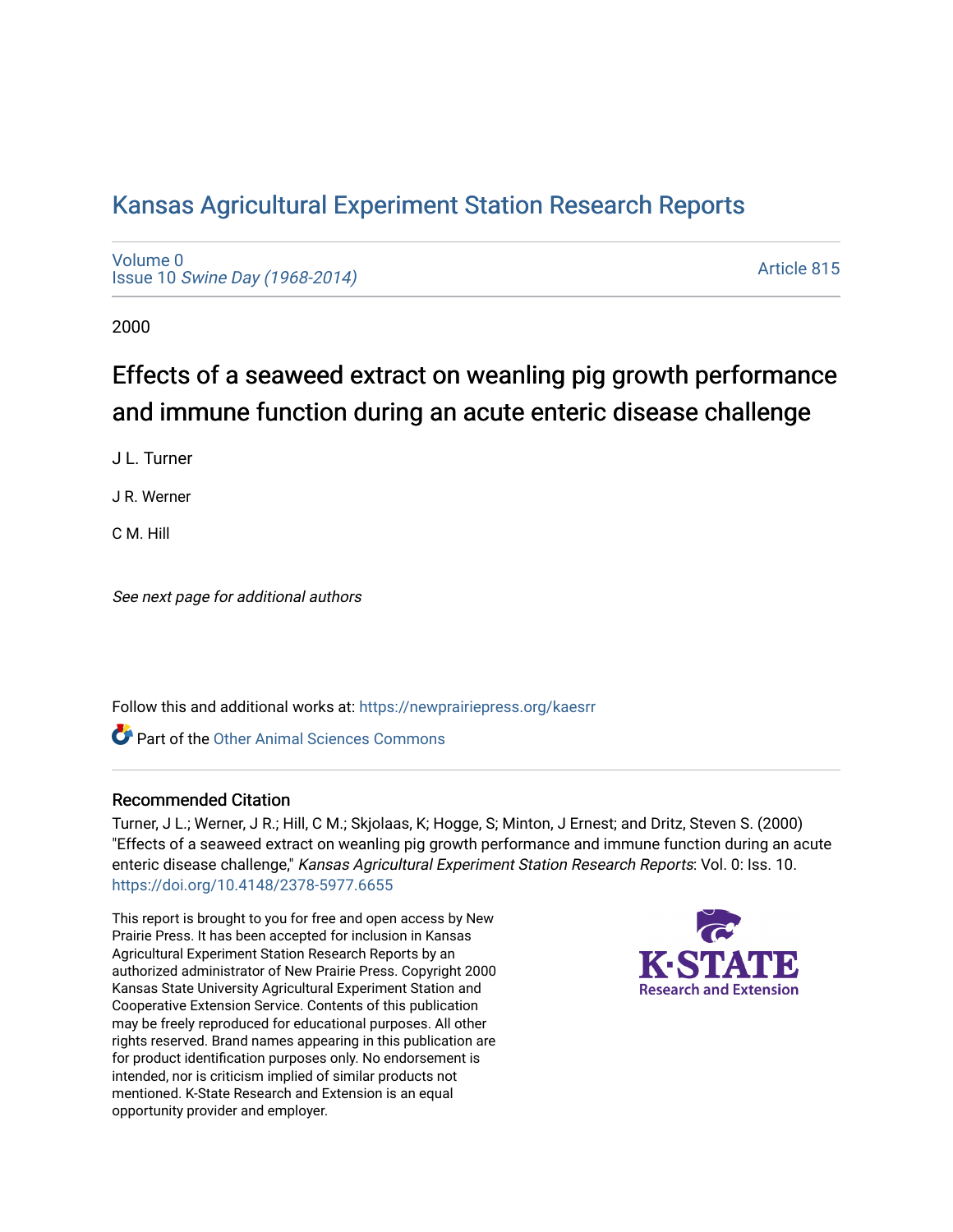## Effects of a seaweed extract on weanling pig growth performance and immune function during an acute enteric disease challenge

## Abstract

A total of 95 pigs (initially 15 lb and 17 d of age) was used in a 28 d growth trial to determine the effects of Ascophyllum nodosum seaweed extract (ANOD) on weanling pig growth performance and immune function in response to enteric disease challenge with Salmonella typhimurium (ST). Experimental treatments were arranged in a 2 x 4 factorial with main effects of disease challenge (control vs. ST challenge) and dietary addition of ANOD (0, 0.5, 1.0, and 2.0% of diet). Results suggest little beneficial effect of dietary ANOD on growth performance or immune response in the presence or absence of ST challenge.; Swine Day, Manhattan, KS, November 16, 2000

## Keywords

Swine day, 2000; Kansas Agricultural Experiment Station contribution; no. 01-138-S; Report of progress (Kansas State University. Agricultural Experiment Station and Cooperative Extension Service); 858; Swine; Weanling pigs; Disease challenge; Salmonella; Seaweed

## Creative Commons License



This work is licensed under a [Creative Commons Attribution 4.0 License](https://creativecommons.org/licenses/by/4.0/).

## Authors

J L. Turner, J R. Werner, C M. Hill, K Skjolaas, S Hogge, J Ernest Minton, and Steven S. Dritz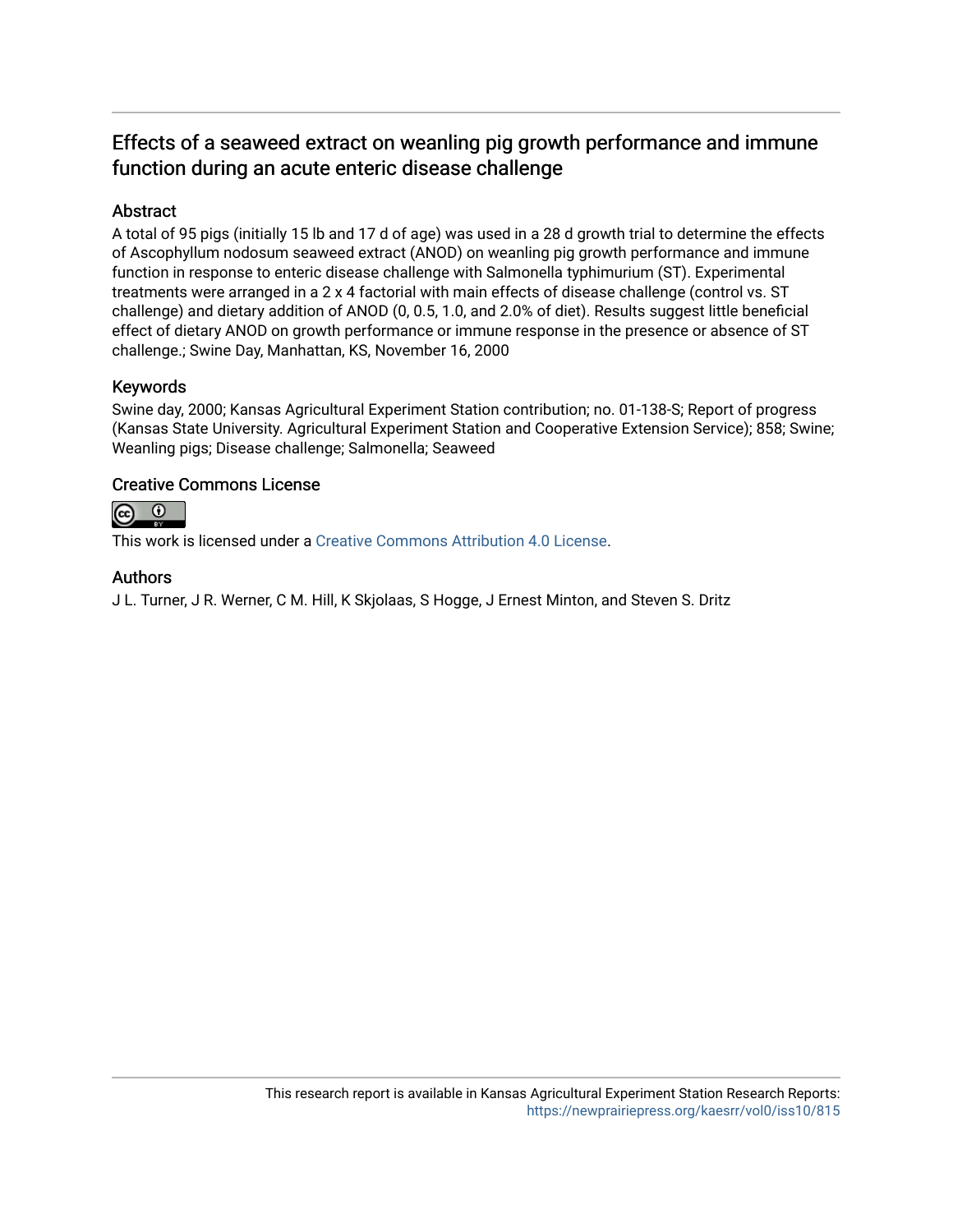### **EFFECTS OF A SEAWEED EXTRACT ON WEANLING PIG GROWTH PERFORMANCE AND IMMUNE FUNCTION DURING AN ACUTE ENTERIC DISEASE CHALLENGE<sup>1</sup>**

*J. L. Turner, S. S. Dritz <sup>2</sup> , J. R. Werner, C. M. Hill, K. Skjolaas, S. Hogge <sup>2</sup> , and J.E. Minton*

#### **Summary**

A total of 95 pigs (initially 15 lb and 17 d of age) was used in a 28 d growth trial to determine the effects of *Ascophyllum nodosum* seaweed extract (ANOD) on weanling pig growth performance and immune function in response to enteric disease challenge with *Salmonella typhimurium* (ST). Experimental treatments were arranged in a 2 x 4 factorial with main effects of disease challenge (control vs. ST challenge) and dietary addition of ANOD (0, 0.5, 1.0, and 2.0% of diet). Results suggest little beneficial effect of dietary ANOD on growth performance or immune response in the presence or absence of ST challenge.

(Key Words: Weanling Pigs, Disease Challenge, *Salmonella*, Seaweed.)

#### **Introduction**

Antibiotics are used extensively in livestock feeding to prevent infection and to improve growth performance and feed efficiency. Today, the use of antibiotics in animal diets has come under increased public scrutiny because of concern about the development of antibiotic-resistant organisms. Management programs (e.g., segregated early weaning, all-in/all-out production) help to minimize exposure to pathogens; however, acute disease challenges still occur. Therefore, research studying natural alternatives to dietary antimicrobials is on the rise.

Preliminary research at another university suggests that the addition of an extract from the seaweed *Ascophyllum nodosum* (ANOD) may enhance growth performance and immune function in porcine respiratory and reproductive syndrome (PRRS) virus-infected nursery pigs. The objective of the current study was to determine the effects of ANOD supplementation (without dietary antibiotics) on growth performance and immune function of nursery pigs with a bacterial challenge of *Salmonella typhimurium* (ST).

#### **Procedures**

The experimental protocol used in this study was approved by the KSU Institutional Animal Care and Use Committee. The 95 pigs (initially 15 lb and 17 d of age) were blocked by initial weight, equalized for sex, and allotted randomly to one of eight treatments in a 28 d growth assay. Each treatment had six replicates (pens) with two pigs per pen.

The eight treatments were arranged in a  $2 \times 4$  factorial with main effects of disease challenge (control or ST) and dietary treatment (Table 1; 0, 0.5, 1.0, or 2.0% ANOD). The ANOD extract used in this study was obtained from Acadian Seaplants Limited, Nova Scotia, Canada.

All pigs were housed in two similar environmentally controlled rooms according

<sup>1</sup>The authors gratefully acknowledge funding by the National Pork Producers Council, on behalf of the National Pork Board, and donation of product for the study by Acadian Seaplants Limited.

<sup>2</sup>Food Animal Health and Management Center.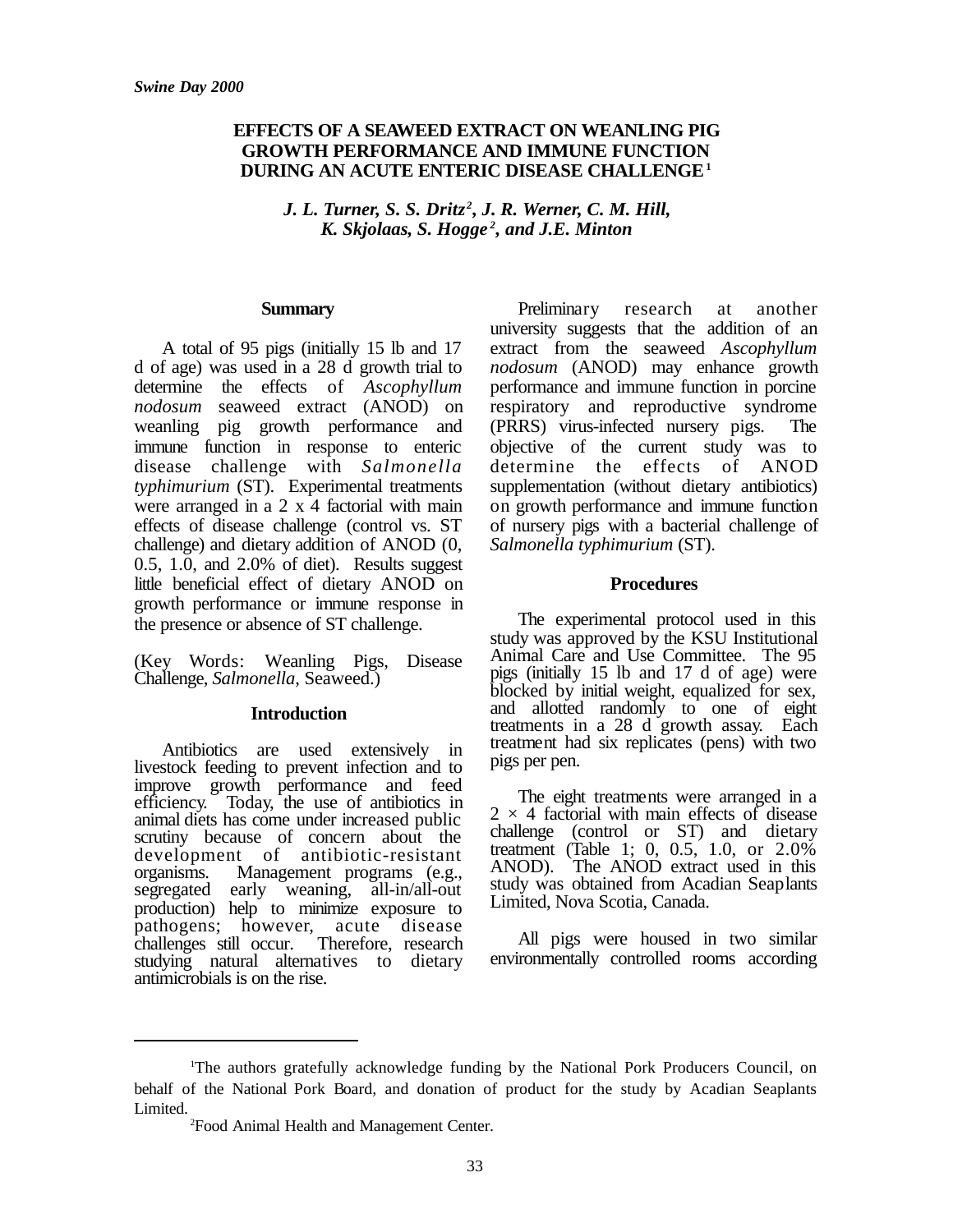to disease challenge. Pens contained one self-feeder and one nipple waterer to provide ad libitum access to feed and water. Prior to the start of the study, fecal samples were taken to ensure that all pigs were free of *Salmonella*. Pigs were weighed and feed disappearance was measured on d 0, 7, 14, 21, and 28 to determine ADG, ADFI, and F/G. On d 14, each pig housed in the ST room (n=48) were orally gavaged with approximately 6 x 10<sup>9</sup> CFU of *S. typhimurium* in 10 ml of growth medium. Each pig housed in the control room (n=47) received a similar volume of sterile growth medium. Rectal temperature was measured on one pig per pen through 7 d after challenge. Daily feed intake also was monitored through 7 d after challenge. On d 0, 7, and 14 with respect to challenge, serum samples were obtained from one pig per pen and analyzed for haptoglobin. On d 7 and 14 after challenge, fecal samples were obtained from all pigs and cultured for *Salmonella*.

Data were analyzed as a  $2 \times 4$  factorial in a randomized complete block design replicated over time using the mixed model procedure of SAS. All means presented are least-square means.

| (AS-Peu Dasis <i>)</i>    |           |
|---------------------------|-----------|
| Ingredient                | % of Diet |
| Corn                      | 49.65     |
| Soybean meal (46.5% CP)   | 28.03     |
| Spray-dried whey          | 10.00     |
| Select menhaden fish meal | 4.50      |
| Choice white grease       | 3.00      |
| Cornstarch <sup>a</sup>   | 2.00      |
| Monocalcium phosphate     | 1.20      |
| Limestone                 | 0.68      |
| Salt                      | 0.35      |
| Vitamin premix            | 0.25      |
| Trace mineral premix      | 0.15      |
| L-Lysine HCl              | 0.15      |
| DL-Methionine             | 0.05      |

| <b>Table 1. Diet Composition</b> |
|----------------------------------|
| (As-Fed Basis)                   |

<sup>a</sup>ANOD extract replaced cornstarch to provide the experimental treatments.

Diet was formulated to contain 1.40% lysine, 0.90% Ca, and 0.79% P.

#### **Results and Discussion**

No differences (P>.10) in ADG, ADFI, or F/G occurred between dietary treatments (Table 2). However, a challenge by time interaction (P<.0005) was observed. Prior to challenge, ADG, ADFI, and F/G were similar between control and ST-challenged pigs. The ST challenge resulted in reductions in ADG (P<.0001), ADFI  $(P<.005)$ , and  $F/G$   $(P<.002)$  compared to controls during wk 3 of the study (Table 2). However, by wk 4, ADFI did not differ (P>.10) between control and ST-challenged pigs. This increased ADFI for ST-challenged pigs resulted in improved (P<.05) ADG and F/G compared to controls in wk 4.

During the 7 d after challenge, a challenge by time interaction (P<.0001) affected daily feed intake and rectal temperature. Daily feed intake for STchallenged pigs began to decline (P<.05) between 24 to 48 h after challenge (Table 3), but returned to levels comparable to those of controls by 5 d after challenge. Rectal temperature (Table 3) of control pigs did not differ during the 7 d after challenge. The ST-challenged pigs had a higher (P<.05) rectal temperature than controls on 0 d. The ST-challenge produced a marked febrile response. Rectal temperature in STchallenged pigs was elevated on 1 d (P<.05), peaked on  $\overline{2}$  d (P<.05), and returned to control levels by 4 d after challenge.

A diet by challenge interaction (P<.056) also occurred. Control pigs receiving the 0% ANOD diet had higher (P<.05) serum haptoglobin concentrations (Table 4) than control pigs receiving 2% ANOD or ST-challenged pigs receiving 0% ANOD. In addition, a challenge by time interaction (P<.0001) affected serum haptoglobin (Table 5). Haptoglobin levels for controls declined over time, whereas haptoglobin in ST-challenged pigs was elevated (P<.05) on 7 d after challenge, but returned to prechallenge levels by 14 d.

At 7 d after challenge, fecal cultures for control pigs were negative, whereas 21.3% (10/47) ST-challenged pigs were positive for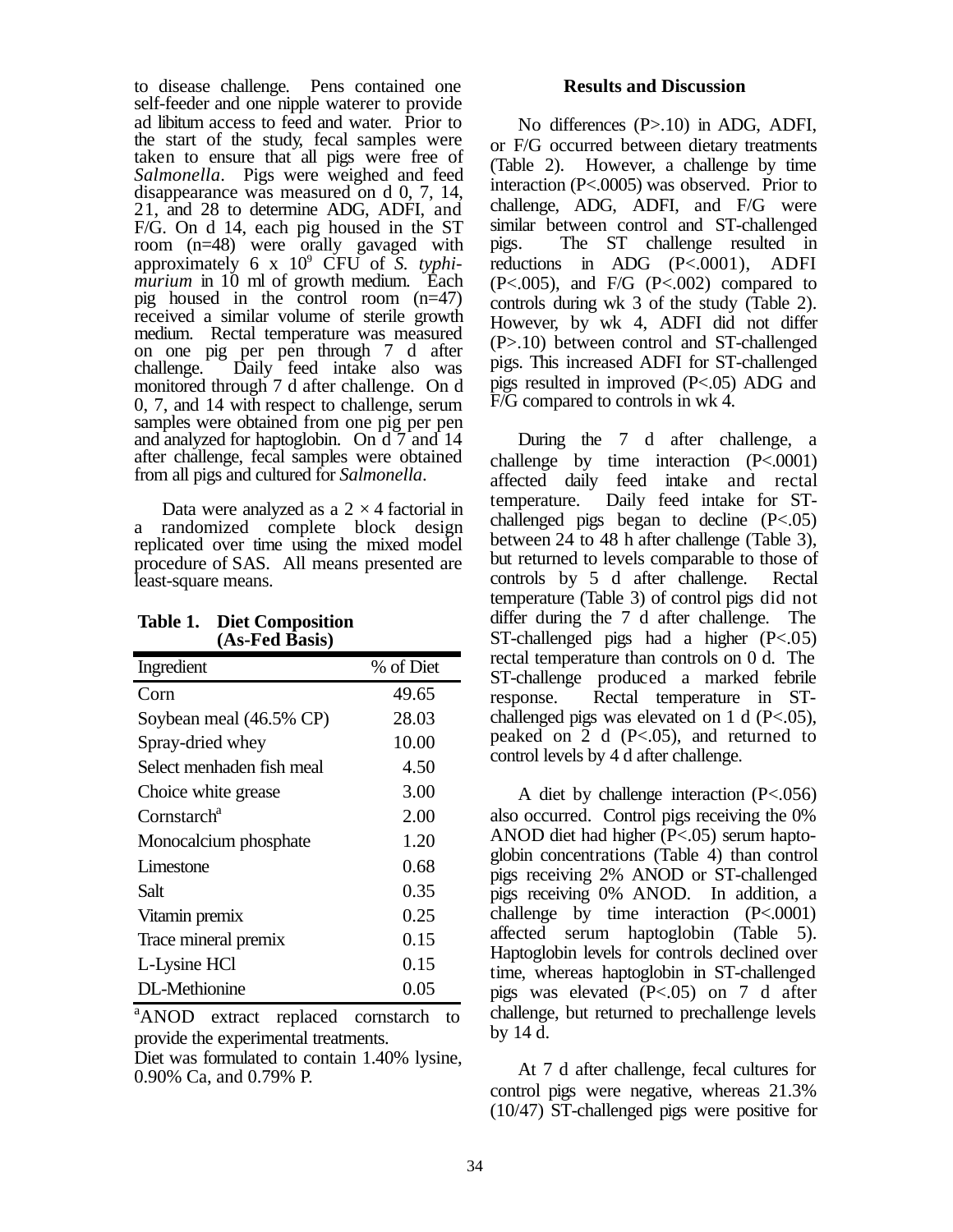*Salmonella*. At 14 d after challenge, one control pig had a positive *Salmonella* culture, and 10.6% (5/47) of ST-challenged pigs were positive. Rectal temperature and serum haptoglobin levels for the one control pig that cultured positive were never elevated. Therefore, we were satisfied that biosecurity was maintained and attribute the positive culture to laboratory error.

The results of this study are consistent with previous studies, indicating that an acute challenge with ST results in increases in rectal temperature and serum haptoglobin with concomitant reductions in ADFI and

ADG. Furthermore, the compensatory gain and improved F/G of ST-challenged pigs during wk 4 of the study suggests that the response to acute enteric disease challenge is transient and appears to have minimal impact on future performance. However, in a commercial setting, chronic exposure to pathogens and other stressors can compromise performance, and further research in this area is needed. In contrast to the previous study using a PRRS-virus challenge, we were unable to detect an effect of ANOD on growth performance and immune function in unchallenged controls or ST-challenged pigs.

**Table 2. Effects of** *Salmonella* **Challenge and Dietary ANOD on Growth Performance of Weanling Pigs**

|                | Salmonella           |                   | % ANOD in Diet |                  |      |      |      |            |
|----------------|----------------------|-------------------|----------------|------------------|------|------|------|------------|
| Item           | Control              | Challenge         | <b>SEM</b>     | $\boldsymbol{0}$ | 0.5  | 1.0  | 2.0  | <b>SEM</b> |
| Day $0$ to $7$ |                      |                   |                |                  |      |      |      |            |
| ADG, lb        | .46 <sup>a</sup>     | .50 <sup>a</sup>  | .057           | .43              | .44  | .49  | .55  | .071       |
| ADFI, lb       | .66 <sup>a</sup>     | .77 <sup>a</sup>  | .089           | .60              | .70  | .74  | .82  | .110       |
| F/G            | $1.52$ <sup>ac</sup> | 1.59 <sup>c</sup> | .084           | 1.47             | 1.66 | 1.56 | 1.53 | .119       |
| Day 8 to 14    |                      |                   |                |                  |      |      |      |            |
| ADG, lb        | $.94^{b}$            | $1.04^{b}$        | .057           | .90              | 1.06 | 1.07 | .94  | .071       |
| ADFI, lb       | $1.22^{b}$           | $1.36^{b}$        | .089           | 1.15             | 1.29 | 1.35 | 1.37 | .110       |
| F/G            | $1.33^{a}$           | $1.32^{\rm a}$    | .084           | 1.34             | 1.22 | 1.28 | 1.47 | .119       |
| Day 15 to 21   |                      |                   |                |                  |      |      |      |            |
| ADG, lb        | 1.39 <sup>c</sup>    | $.95^{\rm b}$     | .057           | 1.12             | 1.19 | 1.25 | 1.14 | .071       |
| ADFI, lb       | 1.91 <sup>c</sup>    | $1.62^d$          | .089           | 1.68             | 1.84 | 1.83 | 1.71 | .110       |
| F/G            | $1.39^{a}$           | $1.85^{bc}$       | .084           | 1.58             | 1.74 | 1.59 | 1.59 | .119       |
| Day 22 to 28   |                      |                   |                |                  |      |      |      |            |
| ADG, lb        | 1.17 <sup>d</sup>    | 1.40 <sup>c</sup> | .057           | 1.27             | 1.28 | 1.37 | 1.24 | .071       |
| ADFI, lb       | $2.17^e$             | 2.29 <sup>e</sup> | .089           | 2.14             | 2.20 | 2.24 | 2.34 | .110       |
| F/G            | $1.91^{b}$           | $1.65^{\circ}$    | .084           | 1.74             | 1.81 | 1.62 | 1.94 | .119       |

a,b,c,d,eMeans within rows or columns without common superscripts differ (P<.05).